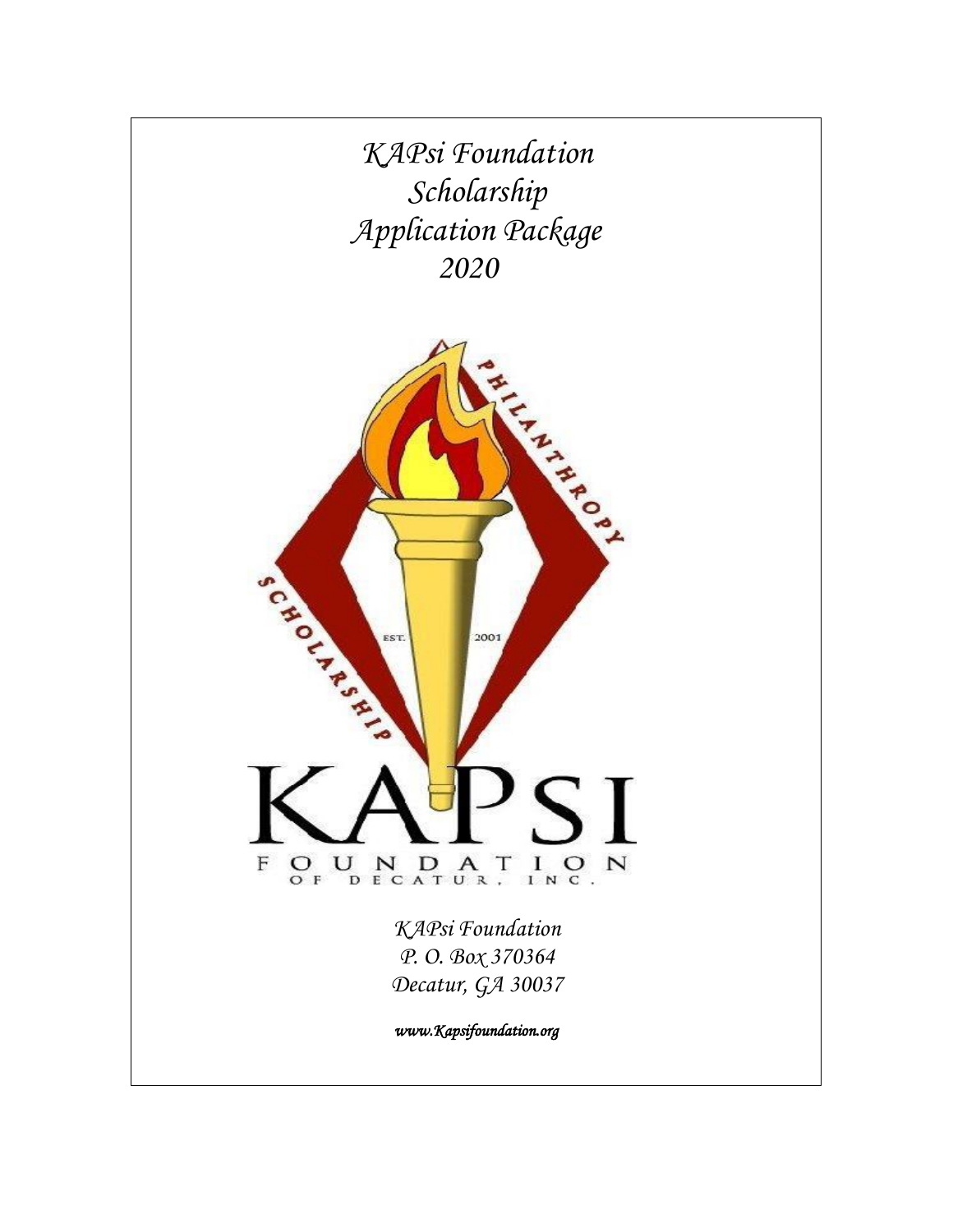Dear Applicant,

The KAPsi Foundation, Decatur Inc. is committed to providing scholarships to qualifying, **graduating seniors, males and females from DeKalb County High Schools** to assist them in their transition into post-secondary institutions of higher learning. Through the generous support of donations and fundraisers, we are pleased to announce the availability of the following scholarships:

5 - \$1,000 Scholarships for students with GPA's 2.5 – 3.3

5 - \$1,000 Scholarships for students with GPA's 3.4 – 4.0+

# Application Deadline: Tuesday, March 31, 2020

All applicants must meet eligibility requirements and all semi-finalists are required to participate in a panel interview process. Eligibility for the scholarships requires that the applicant:

- Be a graduating high school senior from an accredited **DeKalb County High School.**
- Must enroll as a full-time student in a bachelor's degree program at an accredit college or university in the fall directly following your graduation from high school.
- Demonstrates leadership, academic achievement, community involvement, and community service.
- Submits the following documents:
	- o Official (sealed) copy of high school transcript
	- o Proof of acceptance at a college or university
	- o Two recommendation forms (from a church, high school or community leader that is NOT a relative)
	- o Biographical sketch
	- o Essay on a specified topic
- Scholarship recipients must provide proof of college or university enrollment prior to award being released June/July 2020.
- Award recipients are required to attend KAPsi Foundation's Annual Golf Tournament Luncheon at Lake Lanier, Saturday, April 18, 2020 to be introduced as our 2020 Award Recipients. (Failure to attend could result in the award being rescinded/cancelled.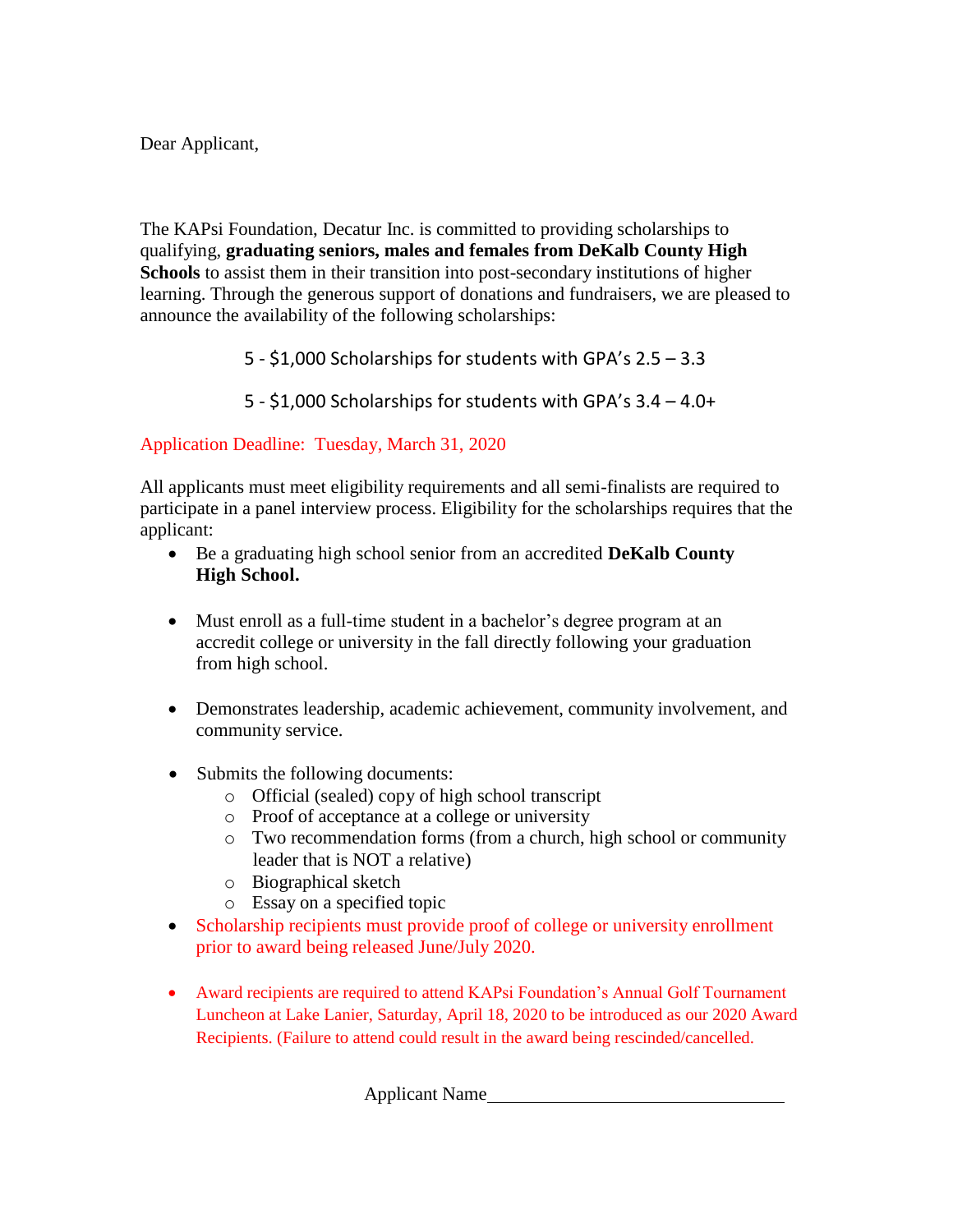### 2020 KAPsi Foundation Decatur, Inc. Scholarship Application Gerald Mosley, Chairman

| APPLICANT INFORMATION                                                             |                            |                                                                                                                                                                                                                                |                                                                                                                                                                                                                               |  |  |  |  |
|-----------------------------------------------------------------------------------|----------------------------|--------------------------------------------------------------------------------------------------------------------------------------------------------------------------------------------------------------------------------|-------------------------------------------------------------------------------------------------------------------------------------------------------------------------------------------------------------------------------|--|--|--|--|
|                                                                                   | Name: $\frac{1}{\sqrt{2}}$ |                                                                                                                                                                                                                                |                                                                                                                                                                                                                               |  |  |  |  |
| Last                                                                              | First                      | Middle                                                                                                                                                                                                                         |                                                                                                                                                                                                                               |  |  |  |  |
|                                                                                   |                            | Home Address: No. 1996. The Second Second Second Second Second Second Second Second Second Second Second Second Second Second Second Second Second Second Second Second Second Second Second Second Second Second Second Secon |                                                                                                                                                                                                                               |  |  |  |  |
|                                                                                   |                            |                                                                                                                                                                                                                                | City: City: City: City: City: City: City: City: City: City: City: City: City: City: City: City: City: City: City: City: City: City: City: City: City: City: City: City: City: City: City: City: City: City: City: City: City: |  |  |  |  |
|                                                                                   | Date of Birth:             |                                                                                                                                                                                                                                |                                                                                                                                                                                                                               |  |  |  |  |
|                                                                                   | mm/dd/yy                   |                                                                                                                                                                                                                                |                                                                                                                                                                                                                               |  |  |  |  |
|                                                                                   |                            | Home phone: ( ) Alternate phone: ( )                                                                                                                                                                                           |                                                                                                                                                                                                                               |  |  |  |  |
|                                                                                   |                            |                                                                                                                                                                                                                                |                                                                                                                                                                                                                               |  |  |  |  |
|                                                                                   |                            | Parent's Name:                                                                                                                                                                                                                 |                                                                                                                                                                                                                               |  |  |  |  |
|                                                                                   |                            |                                                                                                                                                                                                                                |                                                                                                                                                                                                                               |  |  |  |  |
| <b>ACADEMIC INFORMATION</b>                                                       |                            | and the state of the state of the state of the state of the state of the state of the state of the state of the                                                                                                                |                                                                                                                                                                                                                               |  |  |  |  |
|                                                                                   |                            |                                                                                                                                                                                                                                |                                                                                                                                                                                                                               |  |  |  |  |
|                                                                                   |                            |                                                                                                                                                                                                                                |                                                                                                                                                                                                                               |  |  |  |  |
| Date of Graduation                                                                | <b>GPA</b>                 | SAT Score ACT Score                                                                                                                                                                                                            |                                                                                                                                                                                                                               |  |  |  |  |
| List all academic achievements, honors or accomplishments and list dates received |                            |                                                                                                                                                                                                                                |                                                                                                                                                                                                                               |  |  |  |  |
|                                                                                   |                            |                                                                                                                                                                                                                                |                                                                                                                                                                                                                               |  |  |  |  |
| List all school organizations and all extra-curricular activities                 |                            |                                                                                                                                                                                                                                |                                                                                                                                                                                                                               |  |  |  |  |
|                                                                                   |                            |                                                                                                                                                                                                                                |                                                                                                                                                                                                                               |  |  |  |  |
|                                                                                   |                            |                                                                                                                                                                                                                                |                                                                                                                                                                                                                               |  |  |  |  |
| <b>Applicant Name</b>                                                             |                            |                                                                                                                                                                                                                                |                                                                                                                                                                                                                               |  |  |  |  |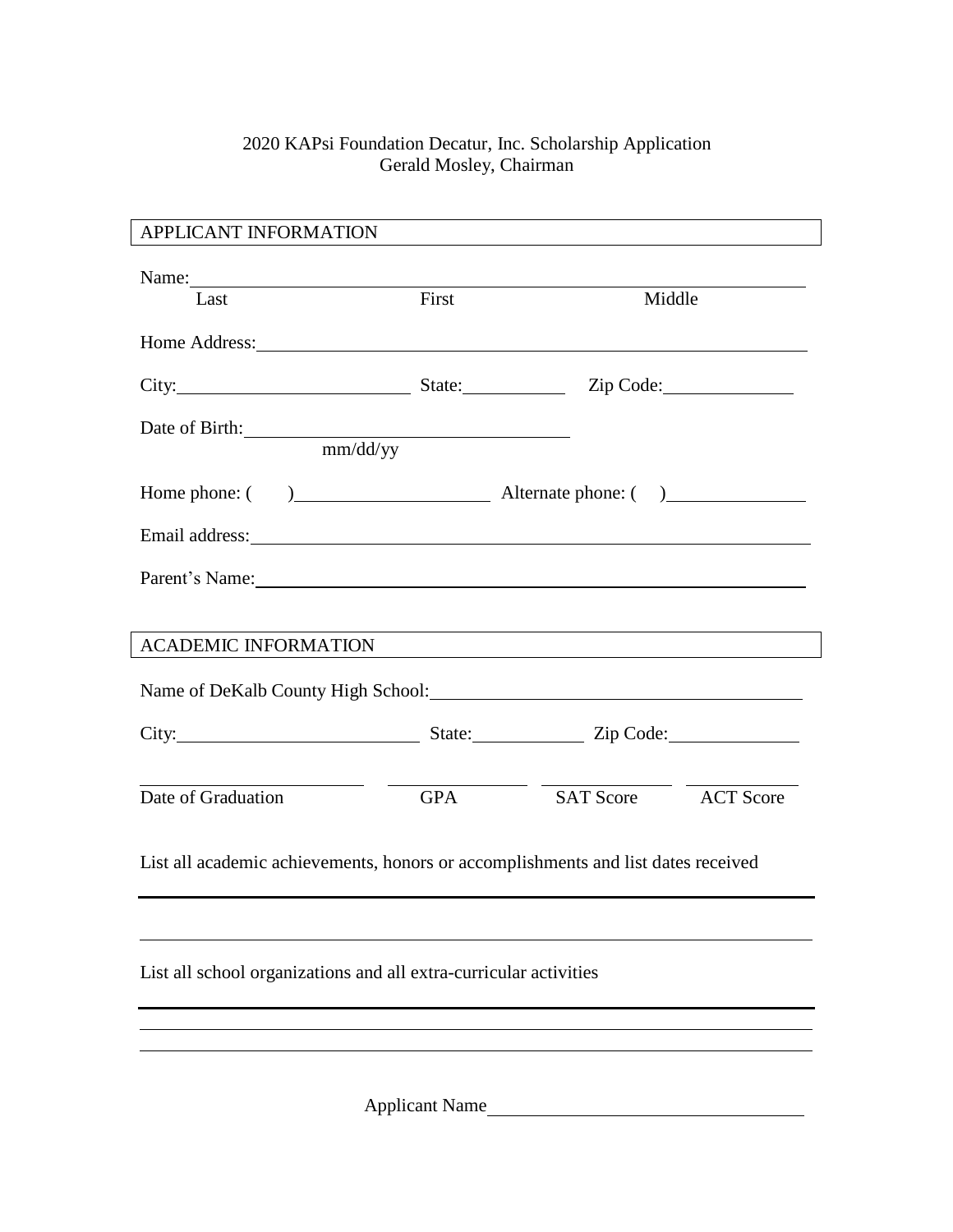# COLLEGE INFORMATION College you plan to attend: City: City: State: State: Zip Code: Have you been accepted? Yes No Anticipated major field of study: LEADERSHIP List all leadership roles you currently hold or have held in the last 4 years.

# COMMUNITY SERVICE

List all community service activities and the hours you have participated in these events. Please provide number of hours per event and total hours per year for  $10^{th} - 12^{th}$  Grades. Example: WRC Tutoring 5/1/18, 5/8/18 & 5/15/18 5hrs each - Total hours 2018 = 15hrs - 10th Grade May attach additional sheet if required.

\_\_\_\_\_\_\_\_\_\_\_\_\_\_\_\_\_\_\_\_\_\_\_\_\_\_\_\_\_\_\_\_\_\_\_\_\_\_\_\_\_\_\_\_\_\_\_\_\_\_\_\_\_\_\_\_\_\_\_\_\_\_\_\_\_\_\_\_\_\_\_\_\_\_\_\_\_\_\_\_\_\_\_\_\_\_\_\_\_\_\_\_\_\_\_\_\_\_\_\_\_\_\_\_\_\_\_

# ESSAY

Please attach a 1 page essay on the topic, "How has community service and education made an impact in your life?" (Please put your name on each page).

#### BIOGRAPHICAL SKETCH

Please attach sketch in 100 words or less, tell us who you are, what you've accomplished, and your career goals.

Applicant Name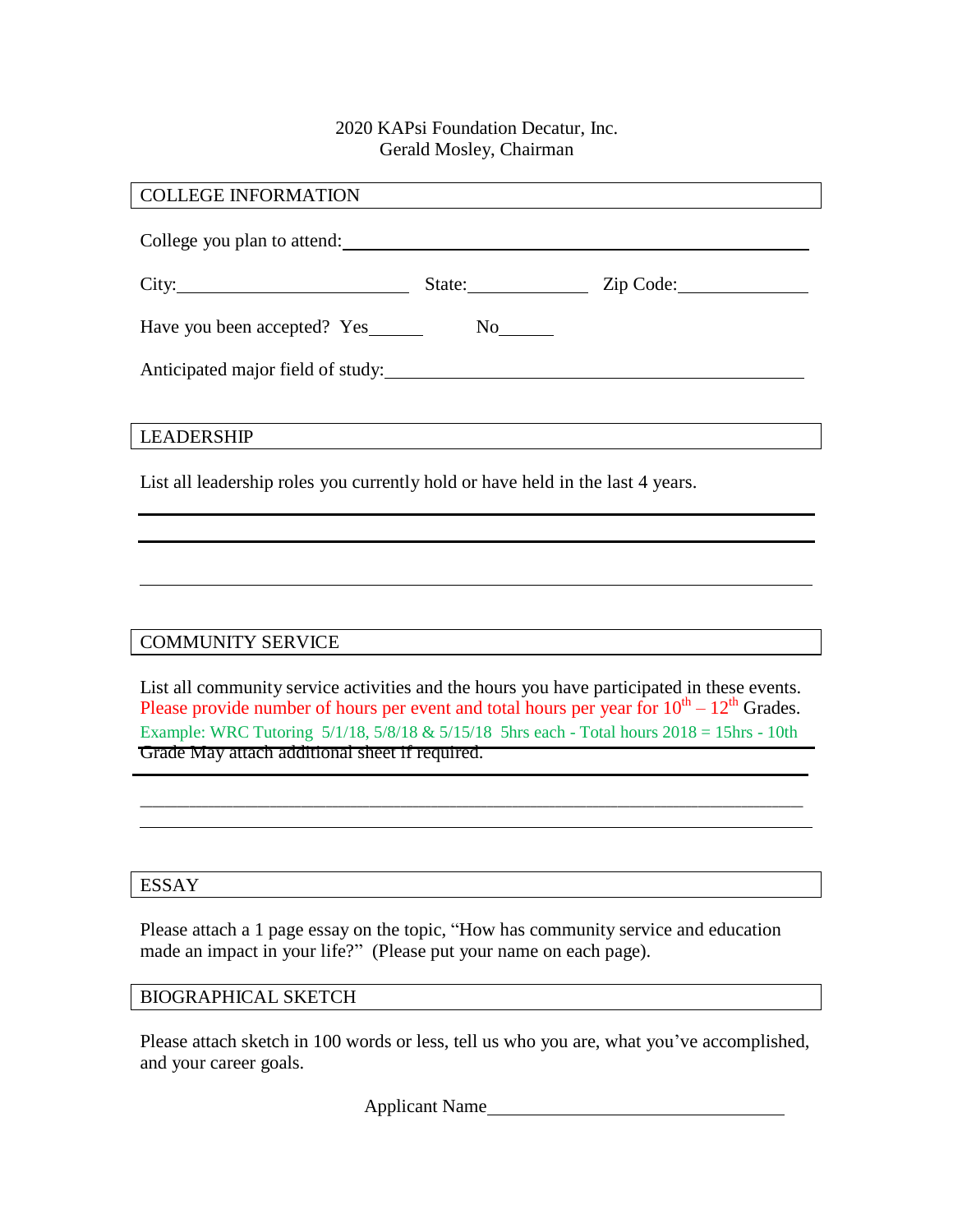#### APPLICATION CHECKLIST/CERTIFICATION OF INFORMATION FORM

All applications must be completed in their entirety to be considered for an award. Applicant must be typed or printed legibly. Before submitting your application, ensure that the following items in the checklist are enclosed:

- Completed APPLICATION CHECKLIST and signed CERTIFICATION OF INFORMATION FORM.
- One original completed APPLICATION PACKAGE
- One official (sealed) copy of the HIGH SCHOOL TRANSCRIPT
- One copy of SAT and/or ACT scores
- BIOGRAPHICAL SKETCH
- Essay
- Two sealed RECOMMENDATION FORMS as required
- One copy of the LETTER OF ACCEPTANCE from the college/university you plan to attend.

Applicants that become semi-finalists will be required to participate in a panel interview process.

The Scholarship Committee reserves the right to eliminate any incomplete, unsigned, late or illegible applications.

# Certification of Information

By signing below, I certify that the information in this application and any accompanying documents are accurate and complete to the best of my knowledge. If I am selected for a scholarship, I authorize release of biographical information and use of my photograph for use in publicity and/or related to the KAPsi Foundation Decatur, Inc.'s website.

Applicant's Signature Date

All applications must be completed and postmarked on or before Tuesday, March 31, 2020 to:

> KAPsi Foundation Decatur, Inc. Attn: Scholarship Committee P. O. Box 370364 Decatur, GA 30037

If you have questions, please contact Mrs. Banks at 678-467-9448 or ndbanks@aol.com

Applicant Name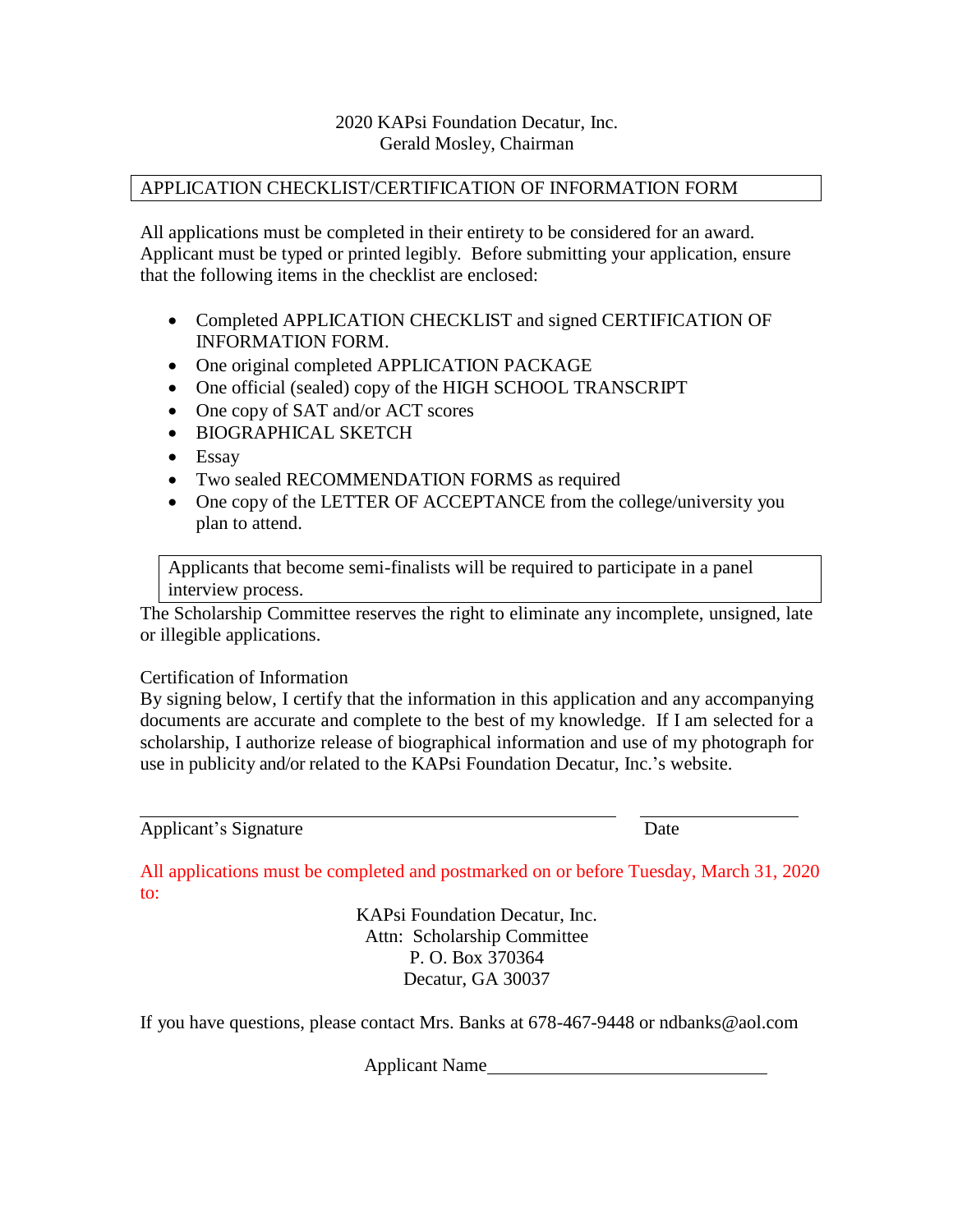#### RECOMMENDATION FORM

Section  $I$  – To be completed by Applicant Name of Applicant Name of Applicant Section  $II$  – To be completed by a high school, church or community leader who can speak on questions about his/her leadership skills. The person completing this section must not be related to the applicant. Recommendation From: Name Title 1. How long have you known the applicant? In what capacity have you been acquainted? 2. Please give your personal appraisal of the applicant: Category Excellent Good Fair Poor Don't Know Scholastic achievement Community service Leadership skills

Commitment to a college degree Goal setting Participation

Additional Comments: